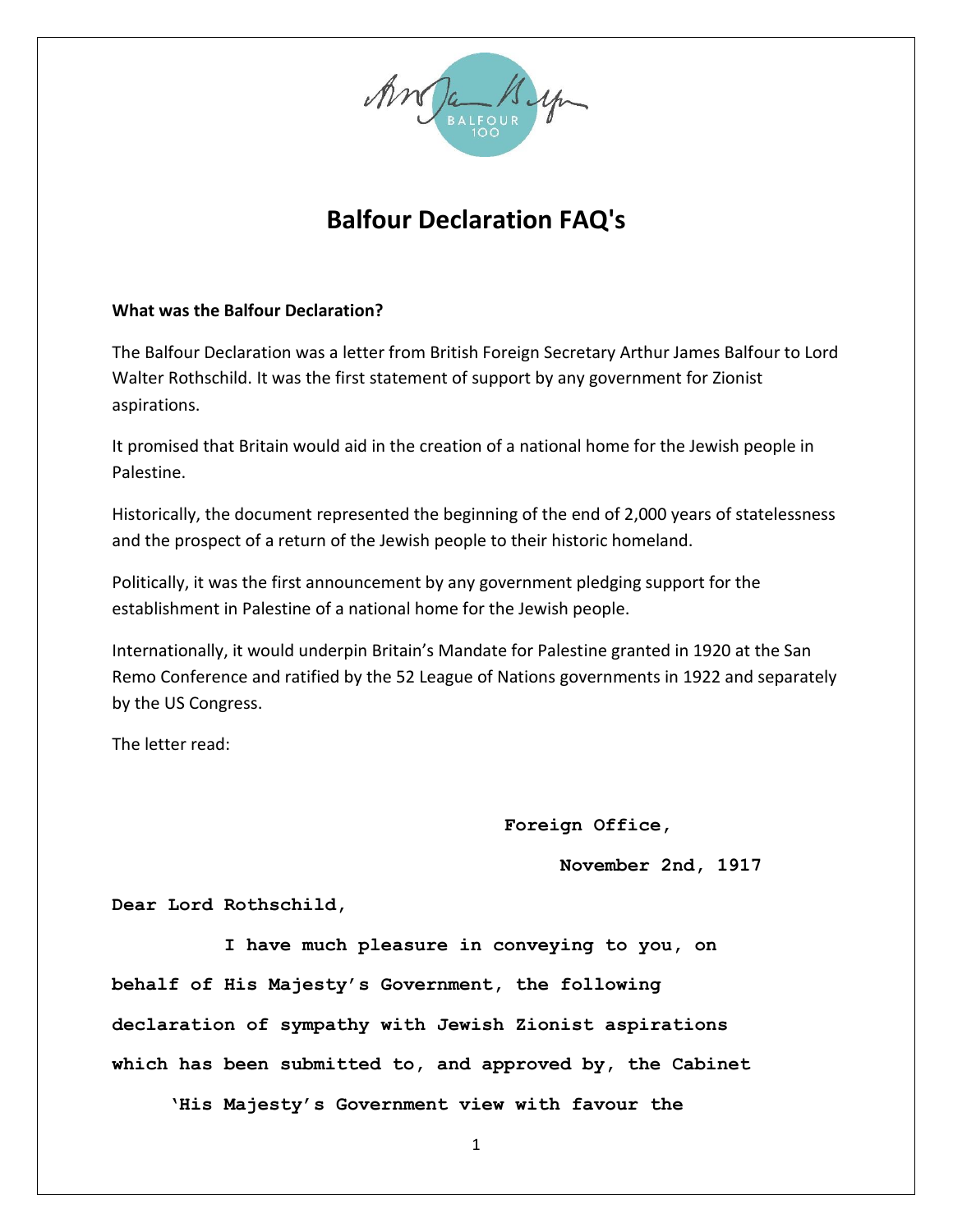**establishment in Palestine of a national home for the Jewish people, and will use their best endeavours to facilitate the achievement of this object, it being clearly understood that nothing shall be done which may prejudice the civil and religious rights of existing non-Jewish communities in Palestine, or the rights and political status enjoyed by Jews in any other country"**

**I should be grateful if you would bring this declaration to the knowledge of the Zionist Federation.**

**Yours,**

**(signed) Arthur James Balfour**

### **How was the Balfour Declaration drafted?**

On June 13, 1917 Foreign Secretary Arthur Balfour met with Lord Walter Rothschild, leader of the British Jewish community, and Zionist statesman Chaim Weizmann and suggested they submit a draft document encapsulating their hopes for Palestine that he could submit for Cabinet discussion.

There was also considerable input by Nahum Sokolow, an official of the international Zionist movement.

The formula that the Zionists preferred was submitted by Rothschild to Balfour on July 18, 1917.

Prime Minister David Lloyd George's government debated the wisdom of making any commitment to the Zionists but ultimately decided to move ahead.

There was a great deal of to and fro over the letter's wording.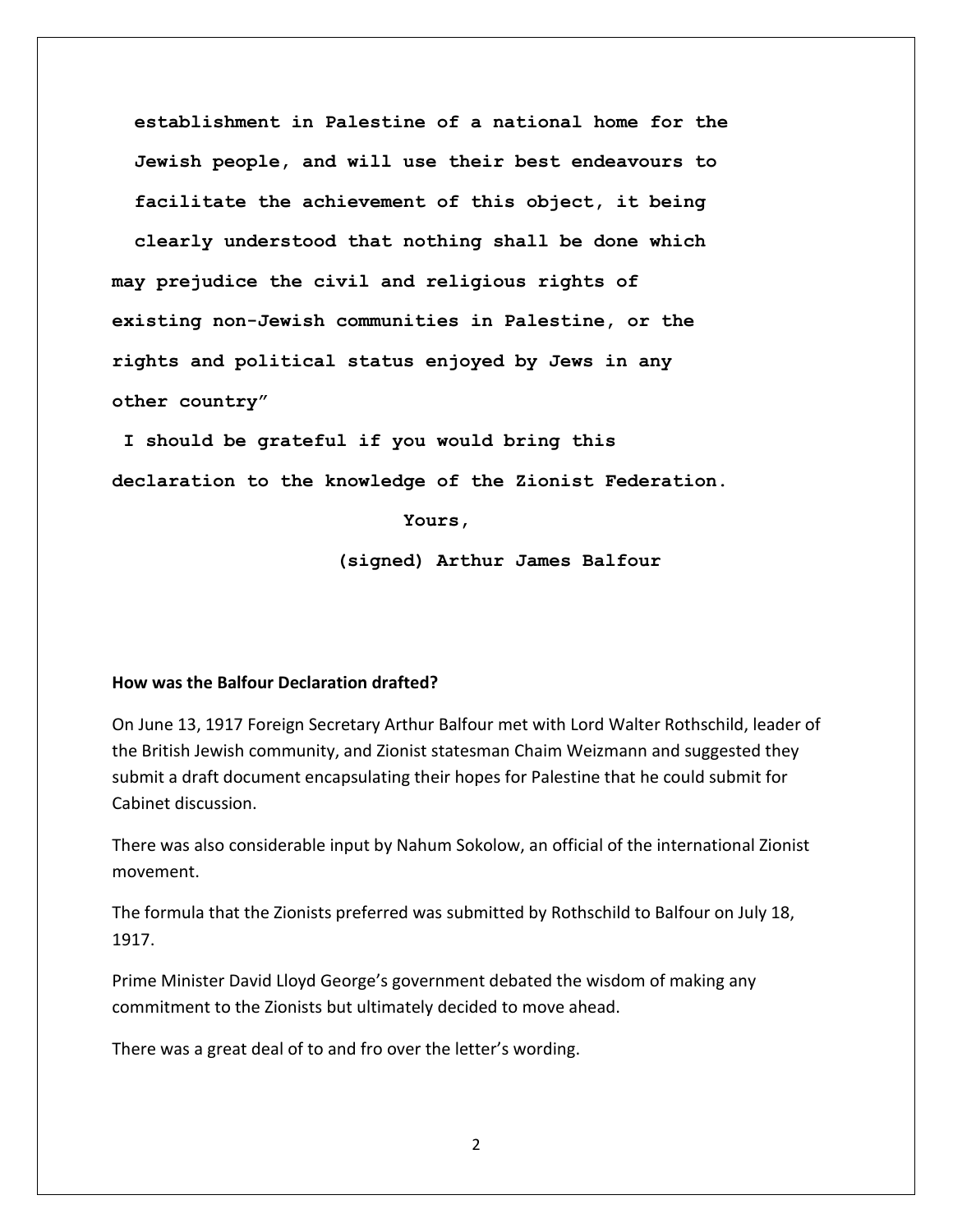Ultimately the phraseology was crafted so as to promote a national home for the Jews in Palestine while protecting the political status of Jewish people who would never move there; and, at the same time, to ensure that Arab civil and religious rights would not be prejudiced in the Jewish homeland.

# **Why was the letter written to Lord Rothschild?**

The Balfour Declaration was addressed to Lionel Walter Rothschild in his capacity as leader of the British Jewish community.

Rothschild was the de facto head of Britain's Jewish community serving as a governor of the Board of Deputies, of the United Synagogue, of the Anglo Jewish Association, and of the Jews' Free School.

The letter could hardly be addressed to Chaim Weizmann, who had become a British citizen in 1910, in part because in the Zionist hierarchy Nahum Sokolow was his senior.

# **Was the Declaration sanctioned by international law?**

The Balfour Declaration itself had no legal effect. However it became part of international law at the 1920 San Remo conference where Britain was given a Mandate to administer Palestine and was required to implement the Balfour Declaration.

In this way it was given effect by international law and received express sanction by international agreement.

Around 1918, with the end of the First World War, statesmen and legal scholars went to work on rebuilding the shattered international political system. Besides the terrible toll in human life (17 million dead and 20 million wounded) and financial cost, the war resulted in empires (including the Ottoman) being vanquished.

There was a need for a new international political order. Who would control territories whose inhabitants had not ruled over themselves for many centuries—or not at all?

In 1919 victors and vanquished gathered in Paris for the Versailles Peace Conference; among them British Prime Minister David Lloyd George, his Foreign Secretary Lord Curzon and British elder statesman Arthur Balfour, along with US President Woodrow Wilson and his Secretary of State Robert Lansing.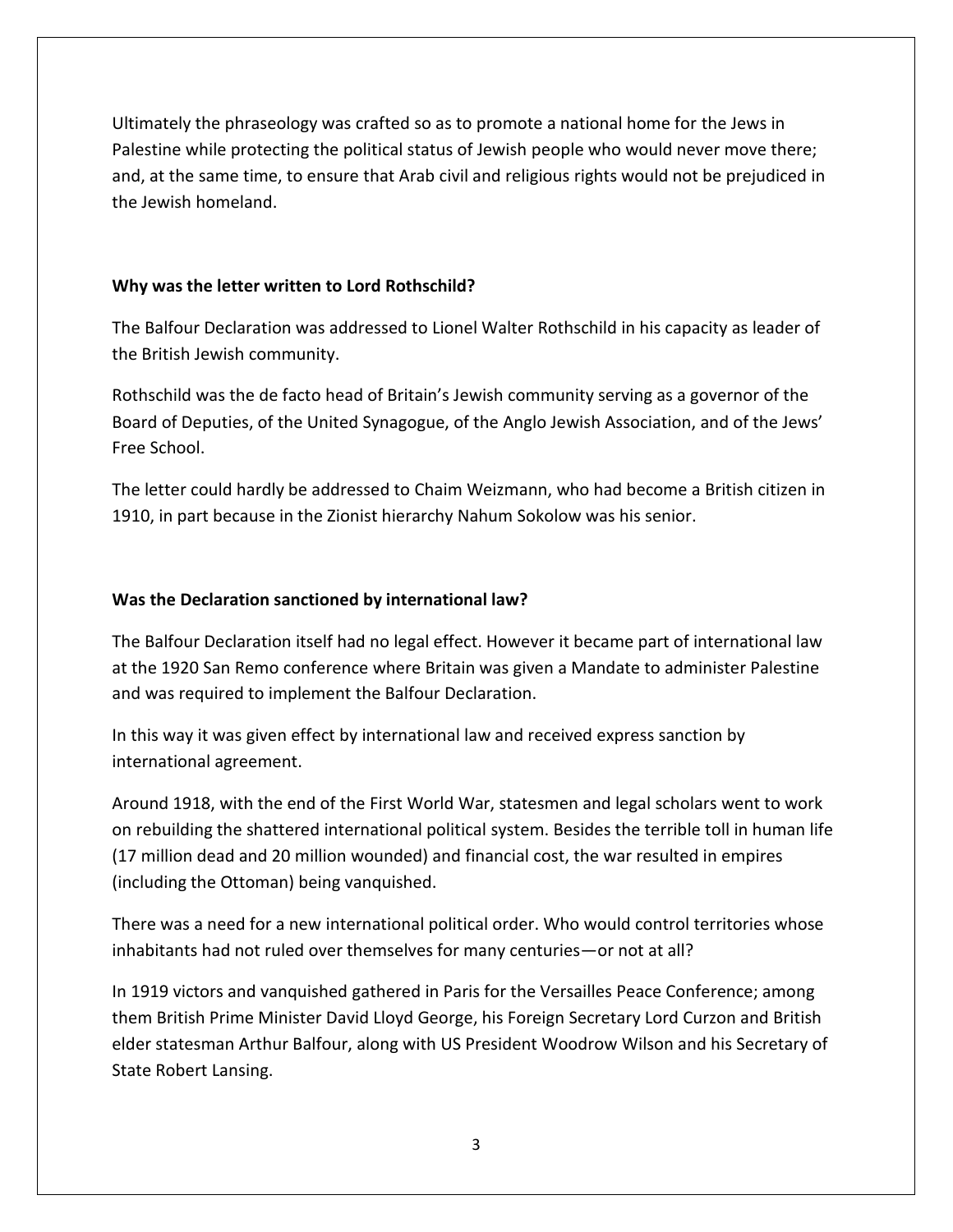## **Did Britain remain faithful to the Balfour Declaration?**

Once the ferocity of Arab and Muslim opposition to the idea became plain, the British authorities did everything in their power to head off the establishment in Palestine of a national home for the Jewish people—or at least one that depended on a Jewish majority.

Lord Curzon, who replaced Balfour at the Foreign Office, had never been overly sympathetic to the Zionist enterprise.

In 1921 the British authorities began limiting the number of Jews allowed to enter Palestine. They did so again in 1929 and, most devastatingly, in 1939—when Europe's Jews had practically no place to flee from Nazi Germany.

At the same time the flow of Arabs into Palestine went on unhindered.

# **What was the reaction to the Balfour Declaration at the time?**

The momentous news took about a week to make it into the newspapers.

In his autobiography *Trial and Error* Zionist leader Chaim Weizmann relates: "While the Cabinet was in session, approving the final text, I was outside… [British diplomat and strategist Sir Mark] Sykes brought the document out to me, with the exclamation: 'Dr Weizmann, it's a boy!' Well— I did not like the boy at first. He was not the one I had expected."

But like Lord Walter Rothschild Weizmann knew that delaying the Declaration in order to get more perfect wording would have played into the hands of British Jews who opposed Zionism and in the end there would have been no Declaration at all.

"A new chapter had opened for us," Weizmann wrote—"full of new difficulties, but not without its great moments."

Arab reaction to the Balfour Declaration was mixed.

The Zionist leaders had hoped to win Arab support for the restoration of the Jews to Palestine. They saw a win-win situation that would benefit Jews and Arabs alike.

Two Arab representatives attended a Zionist celebratory meeting of the Balfour Declaration in London's Covent Garden on December 2, 1917.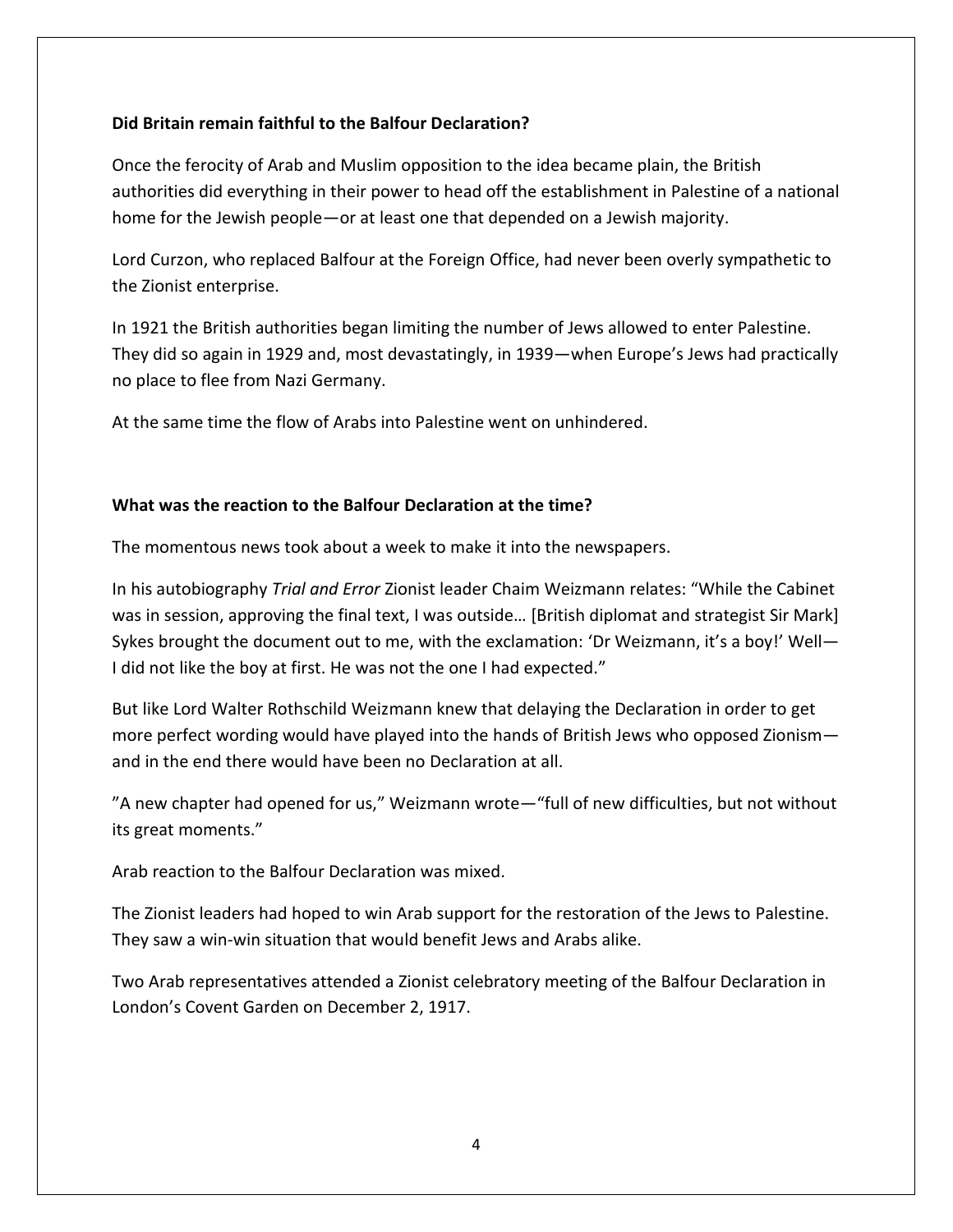# **How did the international community bring the Mandate to a close?**

Continuing Arab opposition to the Jewish homeland idea raised a new possibility: the partition of western Palestine—the area between the River Jordan and the Mediterranean Sea—into two states: one Jewish and one Arab.

In May 1947 a special committee of the UN General Assembly recommended that this area be partitioned into Arab and Jewish states. Eastern Palestine had previously been transformed into Transjordan.

On November 29, 1947, by a vote of 33 to 13 with 10 abstentions, the General Assembly voted in favour of Partition.

# **Who was Arthur Balfour?**

Arthur James Balfour was born in 1848 into a wealthy well-connected family. His trajectory included Eton and Cambridge and by 1874 he had become a member of parliament. He was appointed private secretary to his influential uncle, Lord Salisbury (1830-1903), when the latter was Secretary of State for Foreign Affairs.

Had he not entered politics Balfour might have turned to scholarship. In 1879, he wrote *Defence of Philosophic Doubt* which sought to find a balance between respect for science and religious belief. His health was described as "delicate" and his manner one of languor. Lloyd George quipped once that Balfour's place in history would be fleeting "just like the scent on a pocket handkerchief."

In actual fact, he became one of the most important figures of his era.

## **Who was Lord Rothschild?**

He was a Zionist, naturalist, and philanthropist. Born into the Rothschild banking family, Lionel Walter Rothschild (1868-1937), took on the business and civic responsibilities necessitated by his position. He served as a Conservative member of the House of Commons and on the boards of various Jewish communal institutions. His attachment to Zionism was heartfelt and of incalculable value to the movement — yet his greatest passion was reflected in his lifelong commitment to the natural sciences.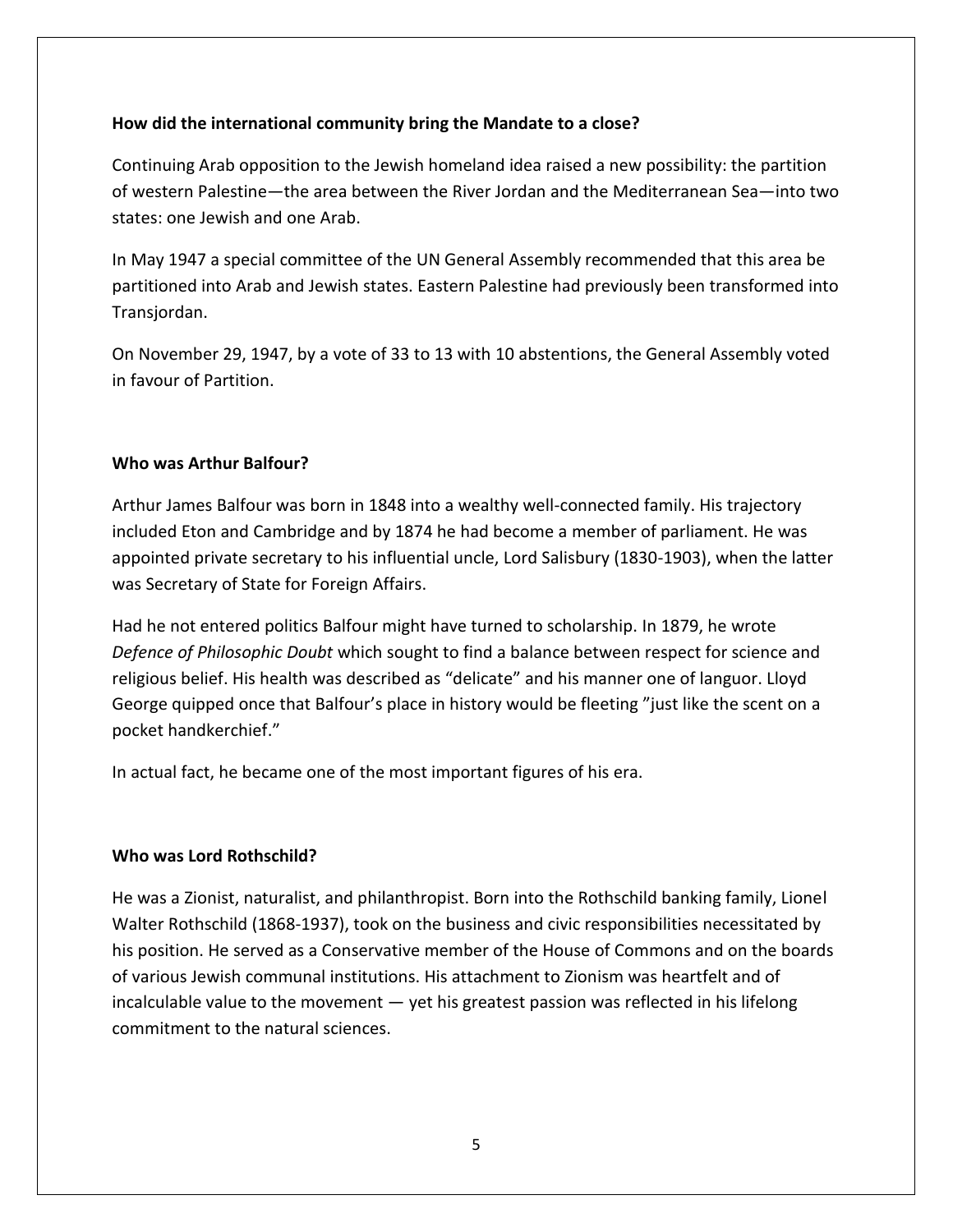### **Who was Chaim Weizmann?**

In 1917 Chaim Weizmann (1874-1952) was the indefatigable leader of the Zionist lobby.

The campaign for a British declaration on behalf of Zionism was led by Weizmann. He had his first conversation about Zionism with Arthur Balfour in January 1906 in Manchester. At the time, Weizmann was a university science professor. Balfour had been Prime Minister from 1902 to 1905.

Years later Weizmann would become the first President of the State of Israel.

Weizmann led the Zionist movement away from neutrality in the Great War (WWI) and towards a consistent pro-Allied, pro-British stance.

Born in the Russian Empire, Weizmann immigrated to Britain in 1904 and was appointed lecturer in chemistry at Manchester University.

### **What motivated Jewish opposition to the Balfour Declaration?**

The Jewish opponents of Zionism circa 1917 included those who had turned to other 'isms' such as communism; or those who were fervently Orthodox and believed that God's supernatural intervention was a prerequisite to the Jewish return to Zion; or those in the Reform and Liberal movements who saw themselves as British, German, or US citizens of the Mosaic faith.

But those directly active in opposing the Balfour Declaration and political Zionism generally did so largely on pragmatic grounds.

The pragmatic anti-Zionist Jews of the early 20th century fully accepted Palestine's special significance to the Jewish people.

Take Lucien Wolf for example. He was an opponent of political Zionism and director of the Conjoint Foreign Committee which largely concerned itself with battling anti-Semitism. Its Palestine position was articulated in March 1916:

**'In the event of Palestine coming within the spheres of influence of Great Britain or France at the close of the war, the Governments of those Powers will not fail to take account of the historic interest that country possesses for the Jewish community. The Jewish population will be secured in the enjoyment of civil and religious liberty, equal political rights with the rest of the population, reasonable facilities for immigration and colonisation, and such municipal privileges in**